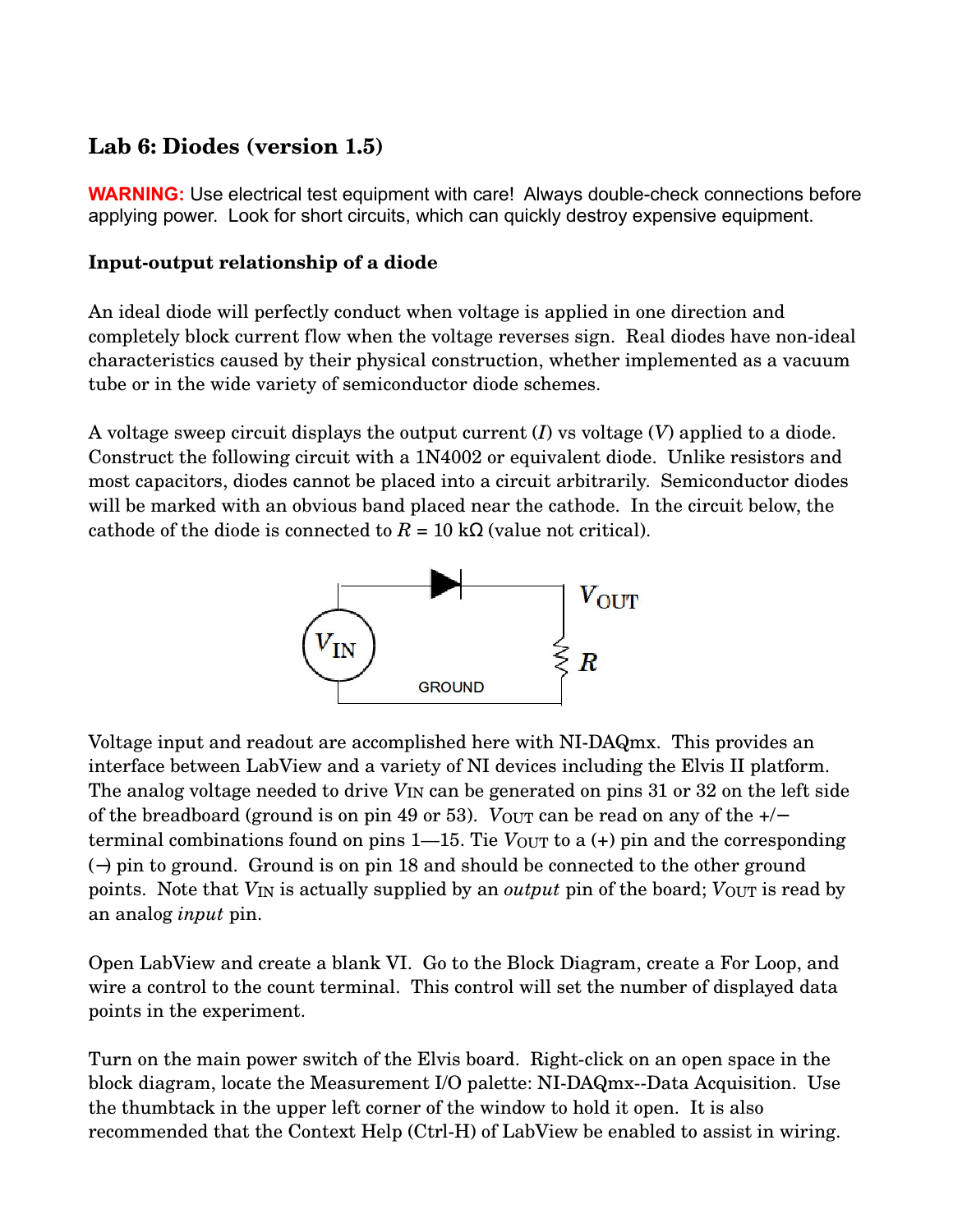Two channels must be created: one to *write* the analog input voltage and a second to *read* the analog output voltage. The channels correspond to physical connections you have made on the Elvis board. Place two copies of DAQmx Create Virtual Channel.vi on the block diagram at the outside left of the For Loop. For the first channel, open its submenu and configure it for Analog Output: Voltage. Configure the second for Analog Input: Voltage. Right-click on the **physical channels** terminal and create controls for both of them.

LabView must be instructed to start the DAQmx interface you have just configured. To do this, go to the Data Acquisition palette and select the Start Task VI. Place it immediately to the right of each Create Virtual Channel VI, but outside the For Loop. Wire the Task-Out and Task-In lines together and create an input tunnel for each line on the For Loop. This portion of the Block Diagram should look as follows:



In the Data Acquisition palette, select the DAQmx Write VI and place it inside the For Loop. Connect the **task/channels in** terminal to the tunnel linked to AO Voltage. Configure it as Analog: Single Channel: Single Sample: DBL. Using the same procedure, place a DAQmx Read VI inside the For Loop and wire it to the AI Voltage task line. Configure it as Analog: Single Channel: Single Sample: DBL.

The DAQmx interface should be cleared just before the VI stops. This is accomplished with the Clear Task VI on the Data Acquisition palette. Place two of them on the outside right side of the For Loop and connect the task and error lines as shown below. Recall that the default operation of a For Loop will create an array at the output tunnel. Rightclick on the tunnel and Disable Indexing.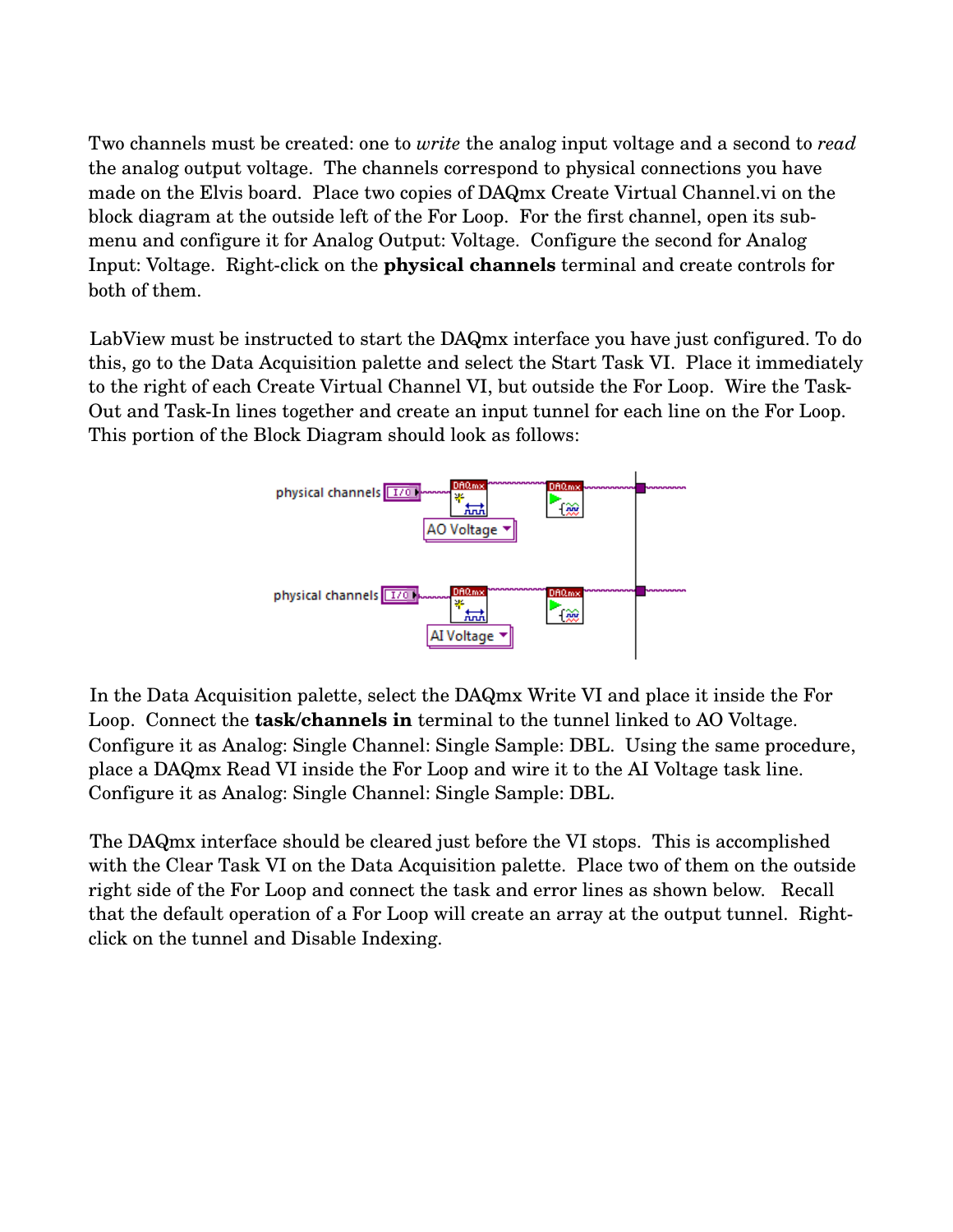

The purpose of this experiment is to sweep a voltage ramp across the diode in increments that are set in the For Loop and read the output voltage. Place a numeric control that defines the maximum ramp voltage on the Front Panel. Write suitable code to generate an incremental linear voltage ramp and wire this to the **data** terminal of the DAQmx Write VI. This terminal should also be brought to an output tunnel on the For Loop where it will generate a 1-D array that holds the values of the input voltage. The data terminal of the DAQmx Read VI with corresponding output voltages should also be wired to an output tunnel. Leave indexing enabled at both output tunnels. Add a 1 ms Wait delay inside the For Loop.

Insert some code to convert the 1-D output voltage array to current. The data should be displayed on an XY Graph plotting output current vs input voltage. Place an XY Graph on the Front Panel. Go to the Block Diagram, right-click and select Cluster, Class  $\&$ Variant: Bundle and place it on the outside right of the For Loop. Wire the input voltage array to the top terminal and the output current array to the lower terminal. Wire the bundled output to the XY Graph.

The VI should operate at this point, but there is a problem: The For Loop does not know whether it should perform the read operation before or after the write. In its present configuration, this is ambiguous. There are a variety of ways to fix this, but the cleanest and most effective is to force data flow execution with the error cluster line. This cluster also provides troubleshooting information if there is a problem communicating with the Elvis board.

Create some space outside the For Loop by simultaneously holding the CTRL key and dragging the mouse. Wire the error cluster as shown below and merge the lines using Dialog & User Interface: Merge Errors. Connect its output to the For Loop to create an input tunnel.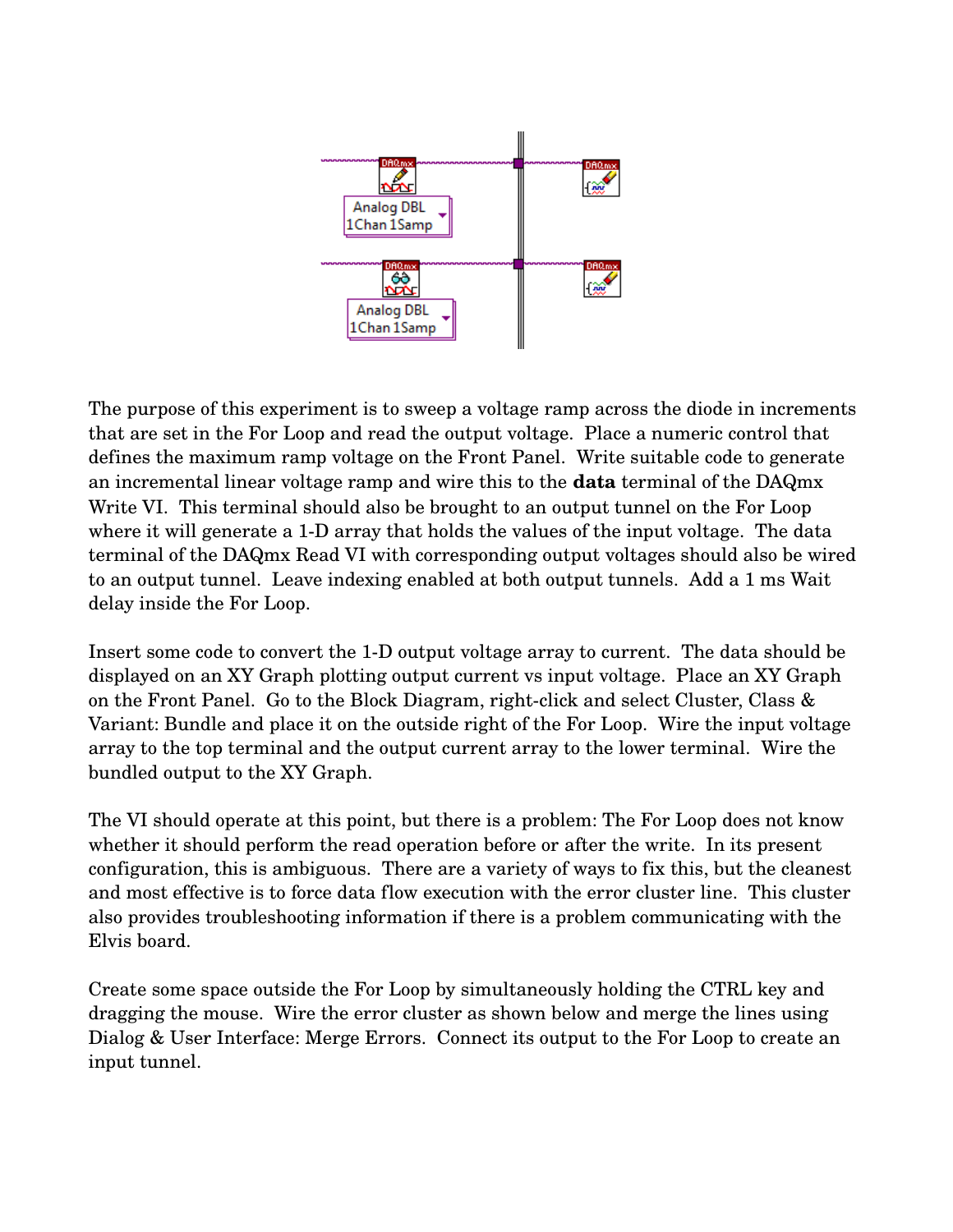

Inside the For Loop, wire the error cluster at the input tunnel to the error in terminal of DAQmx Write VI. Its error out terminal is then connected to the error in terminal of DAQmx Read VI. Data flow forces a voltage write immediately followed by a voltage read. The error line on the Read VI should then be brought out of the For Loop (disable indexing) and connected to the DAQmx Clear functions as shown below (the sequence here is arbitrary). The Simple Error Handler provides a user alert if an error occurs. This is an example of how LabView can be configured to gracefully handle errors and simultaneously enforce the execution order.



On the front panel, the physical channels must be selected to write and read the appropriate lines that are connected to the diode circuit on the Elvis board. Set the max voltage to 2V and operate the VI to verify expected diode operation. You should see an obvious threshold voltage where the diode turns on. Record this voltage to help interpret the next experiment. When your VI is working, save it and demonstrate for the instructor.

*Troubleshooting*: You can troubleshoot the circuit using an external oscilloscope and a probe. You may find it helpful to place your VI in a While Loop and letting it run continuously.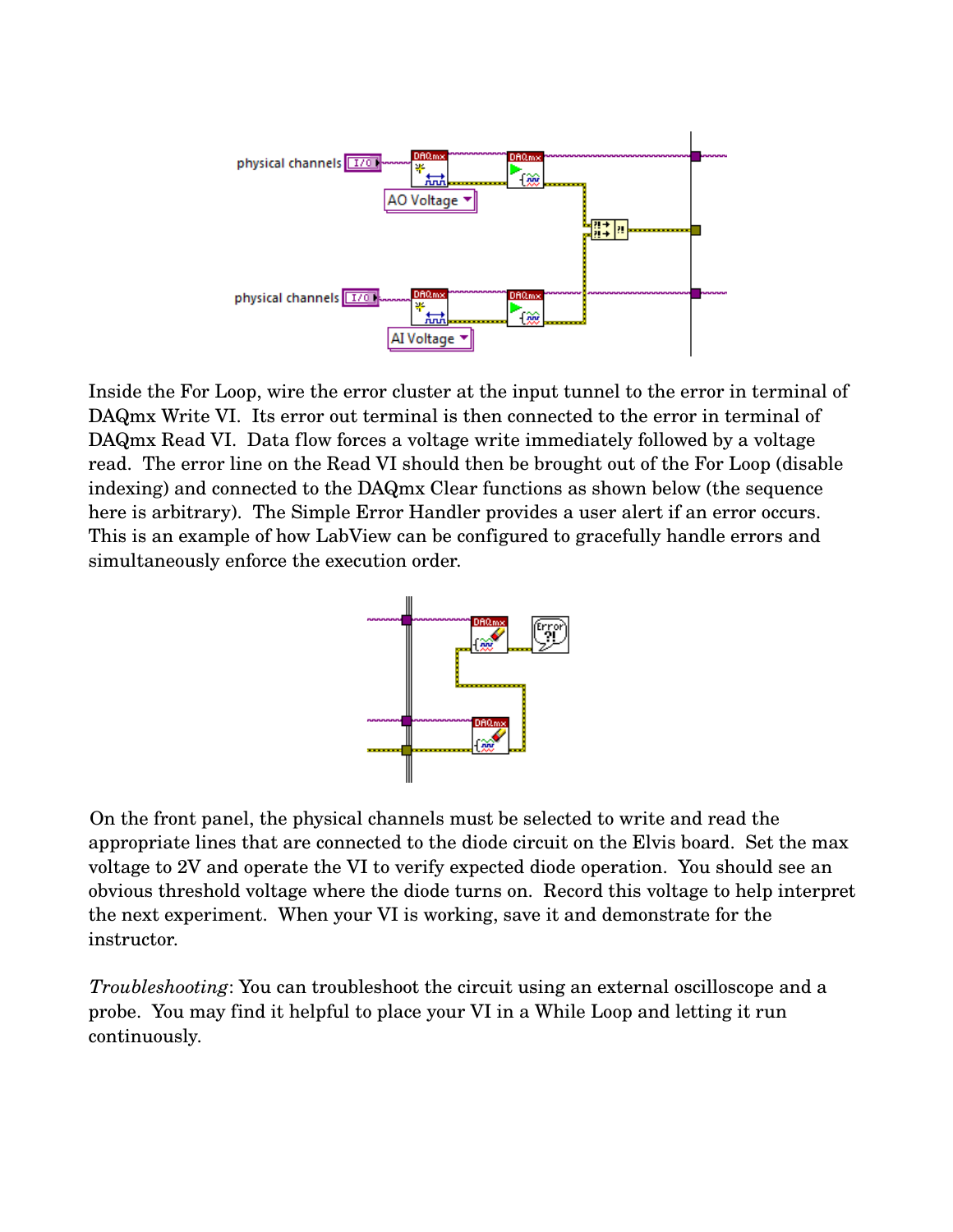## **Half-wave rectifier**

Wall-plug AC adapters use a diode-based circuit to rectify a sinusoidal AC voltage waveform to produce a DC voltage. The AC line (wall plug) voltage is 120 V rms must be sufficiently reduced with a step-down transformer (example shown in the photo) to provide a convenient secondary voltage as shown in the following circuit:



*Note*: The transformer turns ratio is determined by the ratio of primary windings-tosecondary windings. A transformer changes the AC voltage in direct proportion to the turns ratio; the current changes inversely proportional to the turns ratio.

In this lab, no step-down transformer is used; instead its action will be simulated. Because a diode passes current only when it is forward biased, it will modify a sinusoidal AC waveform. Change the circuit to add a second 10 kΩ resistor, but keep the input and output interface wiring the same. The output is read at the junction between the two resistors. The sinusoidal function generator and DC offset voltage are implemented in the LabView code described below.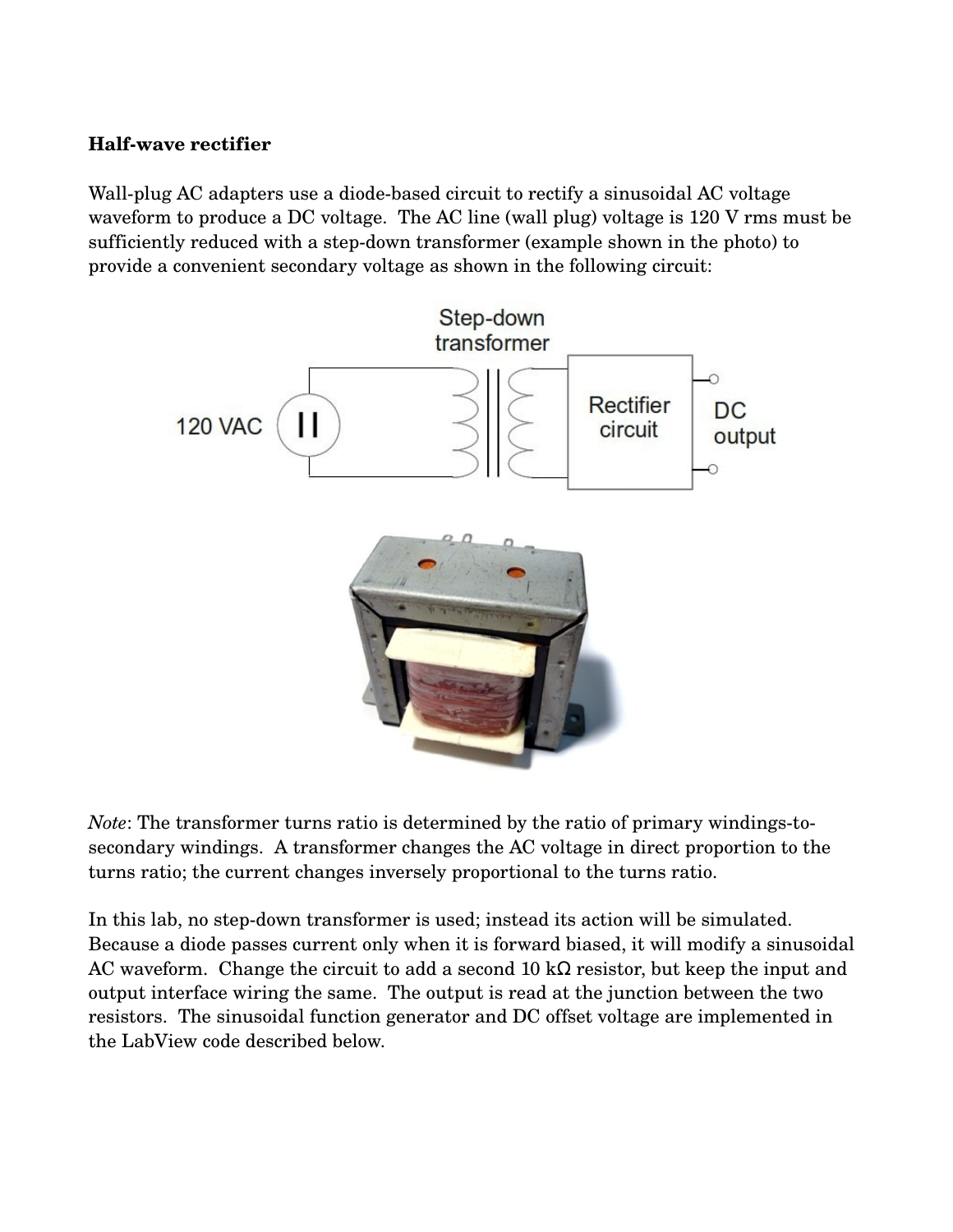

Save a copy of your working VI as a backup. In the new copy, remove the XY Graph from the Front Panel; replace it with a Waveform Graph. Open the Block Diagram and replace the voltage ramp code with a sinusoidal function having a peak-to-peak voltage of 3 Volts and an adjustable offset:  $V(t) = 1.5\sin(f i) + V_{OFFSET}$ . The parameter *i* is the index of the For Loop and *f* will determine how many periods are displayed on the Waveform Graph (this requires  $0 < f < 1$ ). Wire f as a control on the front panel and add a control for the DC offset voltage. Configure the output to display voltage, not current. On the Block Diagram connect the input and output 1-D arrays to a Build Array function and wire the resulting 2-D array to the Waveform Graph.

Set the offset voltage to zero and run the VI. Set *f* to display several periods and confirm half-wave rectification. Increase the positive voltage offset until rectification disappears. When you are convinced you understand what is happening, explain operation to the instructor.

## **Halfwave rectifier with filter**

A capacitor placed across the output of the rectifier will smooth time-varying voltage fluctuations. Recall that a capacitor presents an infinite impedance to DC ( $\omega$ =0) and decreasing impedance as the frequency increases  $(Z<sub>C</sub> = 1/j<sub>0</sub>C)$ . Electrolytic capacitors are useful in filtering applications because they provide a large amount of capacitance in a relatively small volume. The drawback is they are sensitive to voltage polarity; proper voltage orientation is achieved by observing the polarity labels (+ and −) on the case of the capacitor. If this polarity is not properly observed, the capacitor can fail catastrophically. Any capacitor will have a maximum voltage rating, so be sure this rating is not exceeded by the DC voltage present in the circuit.